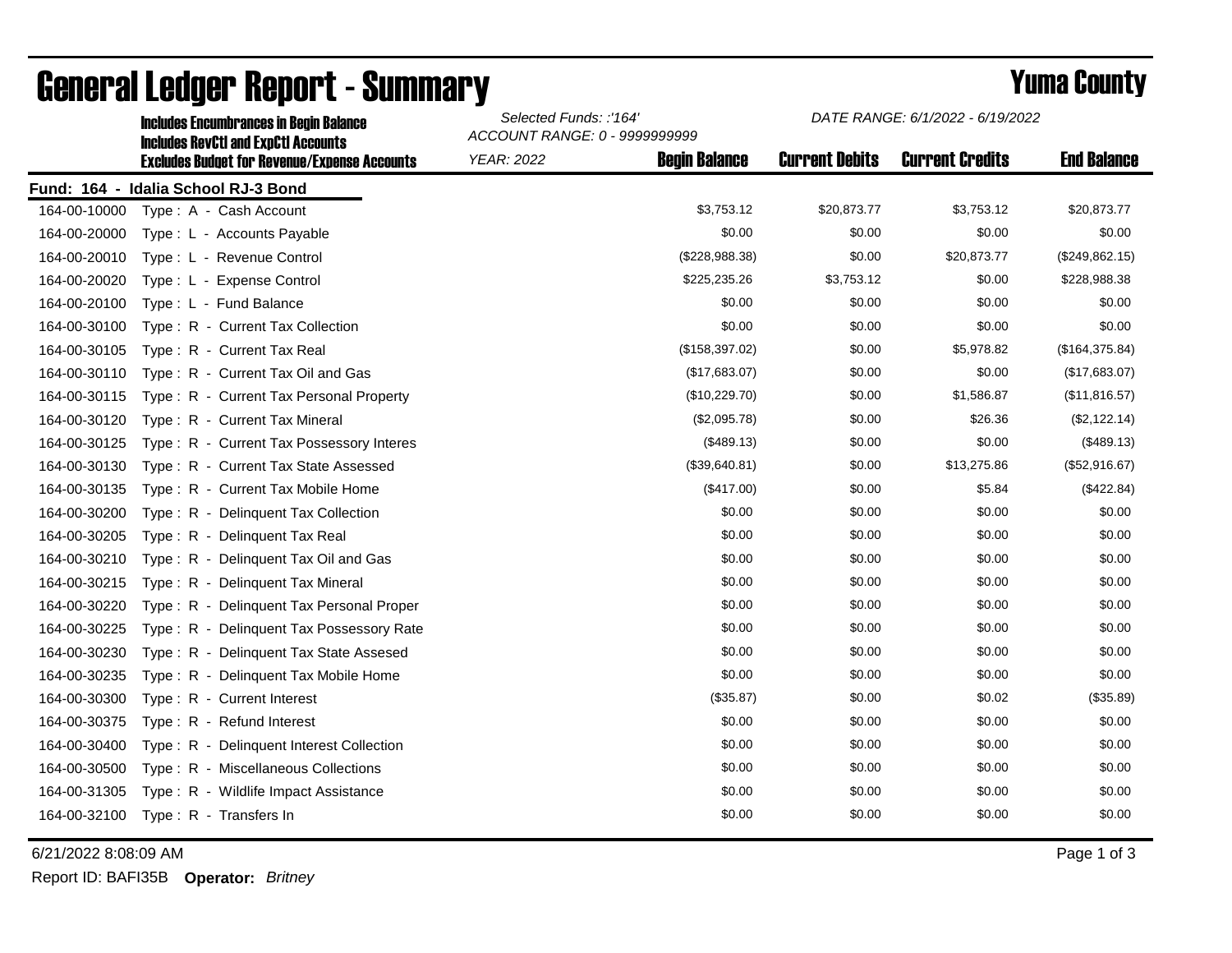|              | <b>Includes Encumbrances in Begin Balance</b><br><b>Includes RevCtI and ExpCtI Accounts</b><br><b>Excludes Budget for Revenue/Expense Accounts</b> |                             |                                     | Selected Funds: :'164'<br>ACCOUNT RANGE: 0 - 9999999999 |                             | DATE RANGE: 6/1/2022 - 6/19/2022 |            |                       |                                  |                    |
|--------------|----------------------------------------------------------------------------------------------------------------------------------------------------|-----------------------------|-------------------------------------|---------------------------------------------------------|-----------------------------|----------------------------------|------------|-----------------------|----------------------------------|--------------------|
|              |                                                                                                                                                    |                             |                                     | <b>YEAR: 2022</b>                                       |                             | <b>Begin Balance</b>             |            | <b>Current Debits</b> | <b>Current Credits</b>           | <b>End Balance</b> |
|              | Fund: 164 - Idalia School RJ-3 Bond                                                                                                                |                             |                                     |                                                         |                             |                                  |            |                       |                                  |                    |
| 164-00-33000 | Type: R - Auto Tax B Collection                                                                                                                    |                             |                                     |                                                         |                             | \$0.00                           |            | \$0.00                | \$0.00                           | \$0.00             |
| 164-00-33100 | Type: $R -$ Auto Tax A & F Collection                                                                                                              |                             |                                     |                                                         |                             | \$0.00                           |            | \$0.00                | \$0.00                           | \$0.00             |
| 164-00-49100 | Type: X - Treasurer Fees                                                                                                                           |                             |                                     |                                                         |                             | \$0.00                           |            | \$0.00                | \$0.00                           | \$0.00             |
| 164-00-49500 | Type: X - Checks Written / ACH Transfer                                                                                                            |                             |                                     |                                                         |                             | \$225,235,26                     |            | \$3.753.12            | \$0.00                           | \$228,988.38       |
|              |                                                                                                                                                    |                             | Fund: 164 - Idalia School RJ-3 Bond |                                                         | Totals :                    | (\$3,753.12)                     |            | \$28,380,01           | \$45,500.66                      | (\$20,873.77)      |
|              |                                                                                                                                                    | <b>Total Fund Revenues:</b> |                                     | \$20,873,77                                             | <b>Total Fund Expenses:</b> |                                  | \$3.753.12 |                       | <b>Net Revenue Over Expense:</b> | \$17.120.65        |

## General Ledger Report - Summary **Example 2018** Yuma County